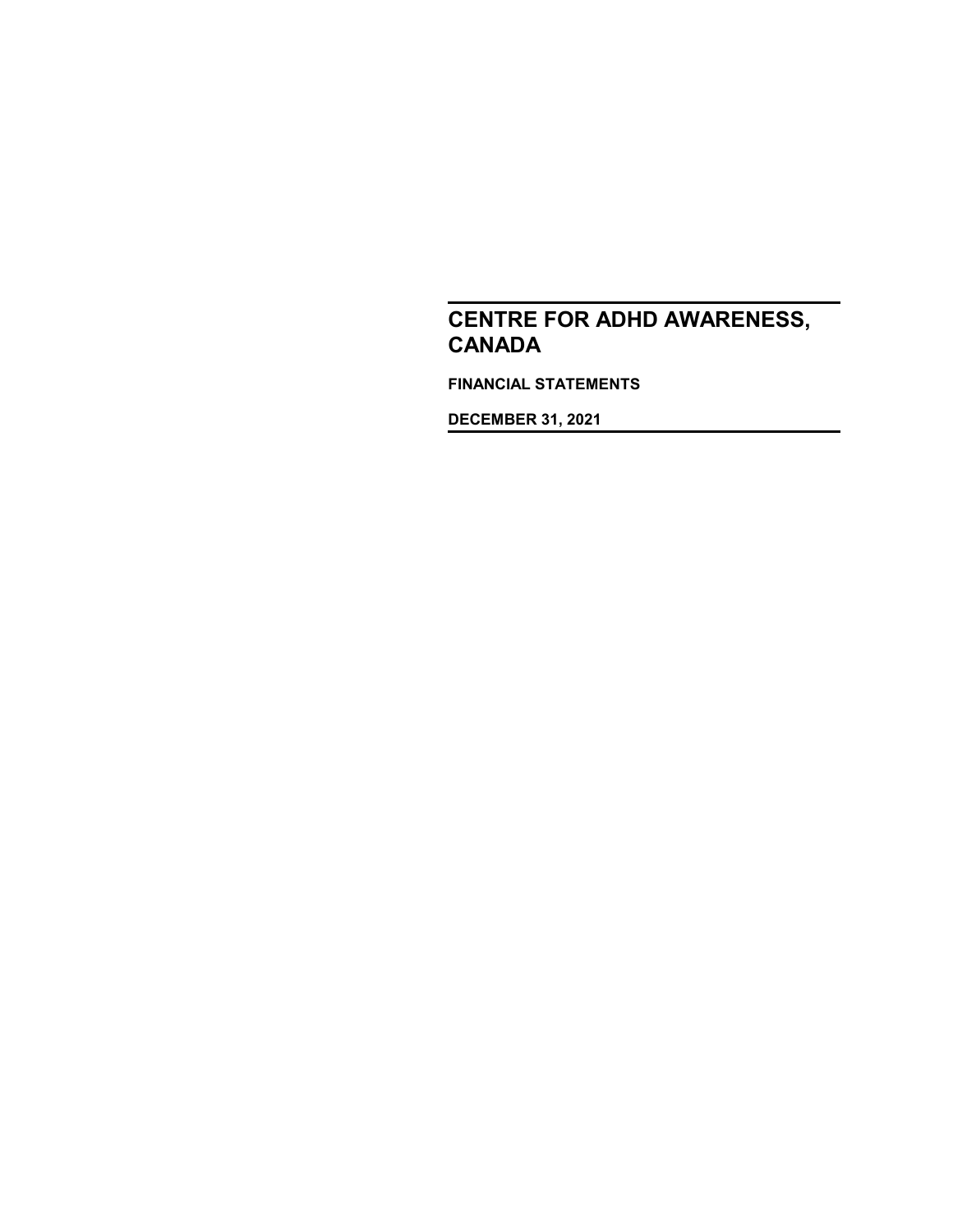Pennylegion|Chung LLP

#### **INDEPENDENT AUDITOR'S REPORT**

To the Members of Centre for ADHD Awareness, Canada,

#### **Opinion**

We have audited the financial statements of Centre for ADHD Awareness, Canada (the organization), which comprise the statement of financial position as at December 31, 2021, and the statements of operations and changes in net assets and cash flows for the year then ended, and notes to the financial statements, including a summary of significant accounting policies.

In our opinion, the accompanying financial statements present fairly, in all material respects, the financial position of Centre for ADHD Awareness, Canada as at December 31, 2021 and the results of its operations and its cash flows for the year then ended in accordance with Canadian accounting standards for not-for-profit organizations.

#### **Basis for Opinion**

We conducted our audit in accordance with Canadian generally accepted auditing standards. Our responsibilities under those standards are further described in the *Auditor's Responsibilities for the Audit of the Financial Statements* section of our report. We are independent of the organization in accordance with the ethical requirements that are relevant to our audit of the financial statements in Canada, and we have fulfilled our other ethical responsibilities in accordance with these requirements. We believe that the audit evidence we have obtained is sufficient and appropriate to provide a basis for our opinion.

#### **Responsibilities of Management and Those Charged with Governance for the Financial Statements**

Management is responsible for the preparation and fair presentation of the financial statements in accordance with Canadian accounting standards for not-for-profit organizations and for such internal control as management determines is necessary to enable the preparation of financial statements that are free from material misstatement, whether due to fraud or error.

In preparing the financial statements, management is responsible for assessing the organization's ability to continue as a going concern, disclosing, as applicable, matters related to going concern and using the going concern basis of accounting unless management either intends to liquidate the organization or to cease operations, or has no realistic alternative but to do so.

Those charged with governance are responsible for overseeing the organization's financial reporting process.

#### **Auditor's Responsibilities for the Audit of the Financial Statements**

Our objectives are to obtain reasonable assurance about whether the financial statements as a whole are free from material misstatement, whether due to fraud or error, and to issue an auditor's report that includes our opinion. Reasonable assurance is a high level of assurance, but is not a guarantee that an audit conducted in accordance with Canadian generally accepted auditing standards will always detect a material misstatement when it exists. Misstatements can arise from fraud or error and are considered material if, individually or in the aggregate, they could reasonably be expected to influence the economic decisions of users taken on the basis of these financial statements.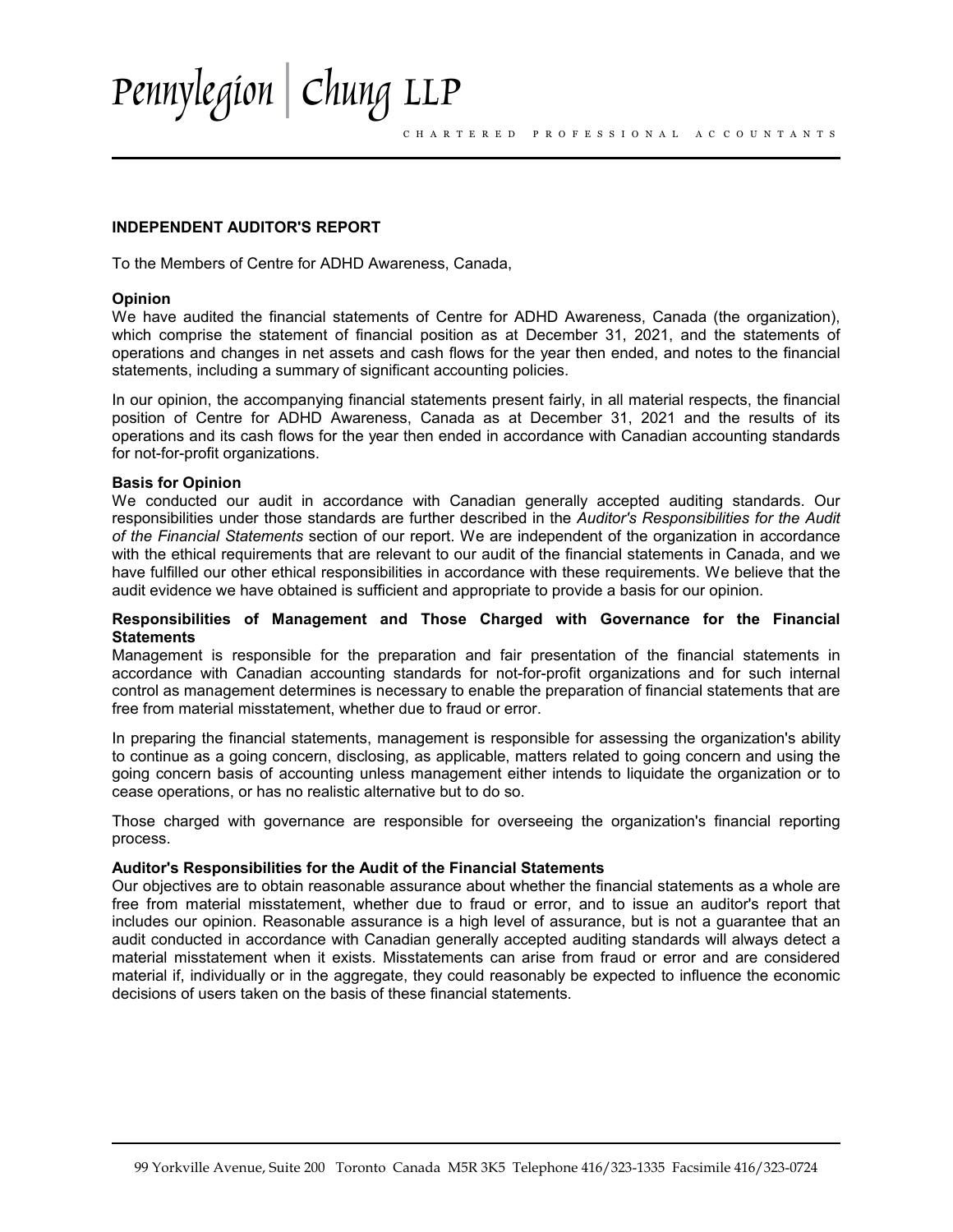### **INDEPENDENT AUDITOR'S REPORT (continued)**

As part of an audit in accordance with Canadian generally accepted auditing standards, we exercise professional judgment and maintain professional skepticism throughout the audit. We also:

- Identify and assess the risks of material misstatement of the financial statements, whether due to fraud or error, design and perform audit procedures responsive to those risks, and obtain audit evidence that is sufficient and appropriate to provide a basis for our opinion. The risk of not detecting a material misstatement resulting from fraud is higher than for one resulting from error, as fraud may involve collusion, forgery, intentional omissions, misrepresentations, or the override of internal control.
- Obtain an understanding of internal control relevant to the audit in order to design audit procedures that are appropriate in the circumstances, but not for the purpose of expressing an opinion on the effectiveness of the organization's internal control.
- Evaluate the appropriateness of accounting policies used and the reasonableness of accounting estimates and related disclosures made by management.
- Conclude on the appropriateness of management's use of the going concern basis of accounting and, based on the audit evidence obtained, whether a material uncertainty exists related to events or conditions that may cast significant doubt on the organization's ability to continue as a going concern. If we conclude that a material uncertainty exists, we are required to draw your attention in our auditor's report to the related disclosures in the financial statements or, if such disclosures are inadequate, to modify our opinion. Our conclusions are based on the audit evidence obtained up to the date of our auditor's report. However, future events or conditions may cause the organization to cease to continue as a going concern.
- Evaluate the overall presentation, structure and content of the financial statements, including the disclosures, and whether the financial statements represent the underlying transactions and events in a manner that achieves fair presentation.

We communicate with those charged with governance regarding, among other matters, the planned scope and timing of the audit and significant audit findings, including any significant deficiencies in internal control that we identify during our audit.

PENYVEGION CHUNG LLP

Chartered Professional Accountants Licensed Public Accountants

April 27, 2022 Toronto, Ontario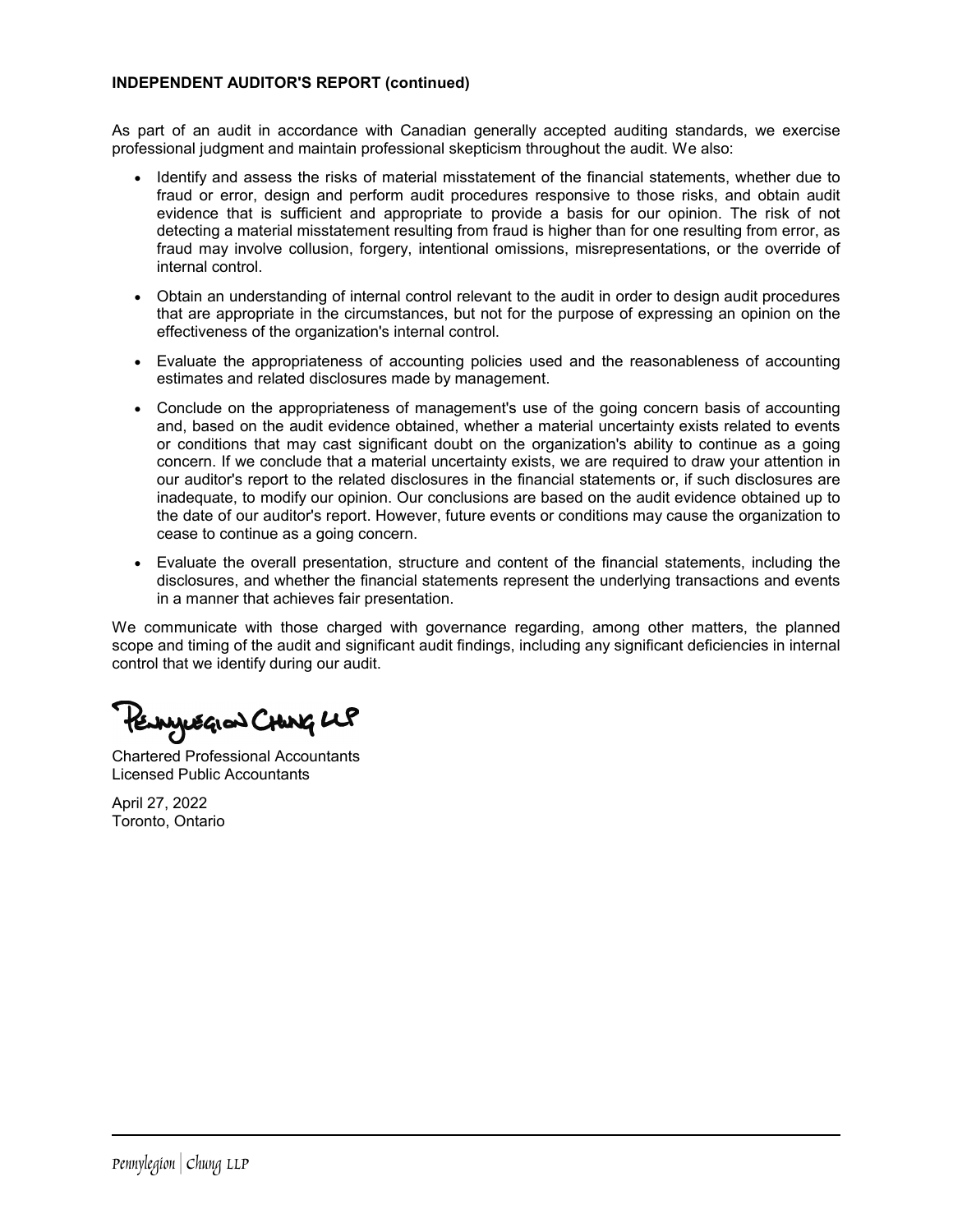### **STATEMENT OF FINANCIAL POSITION**

### **AS AT DECEMBER 31, 2021**

|                                                                                                                        | 2021                                                           | 2020                                                                       |
|------------------------------------------------------------------------------------------------------------------------|----------------------------------------------------------------|----------------------------------------------------------------------------|
| <b>ASSETS</b>                                                                                                          |                                                                |                                                                            |
| Cash<br>Guaranteed investment certificates (note 3)<br>Accounts receivable<br>Sales tax receivable<br>Prepaid expenses | \$<br>231,347<br>113,560<br>3,818<br>9,903<br>3,672<br>362,300 | \$<br>222,036<br>150,292<br>2,891<br>7,656<br>9,078<br><u>391,953</u><br>S |
|                                                                                                                        |                                                                |                                                                            |
| <b>LIABILITIES AND NET ASSETS</b>                                                                                      |                                                                |                                                                            |
| Liabilities<br>Accounts payable and accrued liabilities<br>Deferred contributions (note 4)                             | \$<br>15,602<br>59,648<br>75,250                               | \$<br>14,583<br>145,600<br>160,183                                         |
| Net assets<br>Unrestricted<br>Internally restricted (note 5)                                                           | 137,050<br>150,000                                             | 81,770<br>150,000                                                          |
|                                                                                                                        | 287,050                                                        | 231,770                                                                    |
|                                                                                                                        | 362,300                                                        | 391,953                                                                    |

Approved on behalf of the Board:

\_\_\_\_\_\_\_\_\_\_\_\_\_\_\_\_\_\_\_\_\_\_\_\_\_\_\_\_\_\_\_\_, Director

\_\_\_\_\_\_\_\_\_\_\_\_\_\_\_\_\_\_\_\_\_\_\_\_\_\_\_\_\_\_\_\_, Director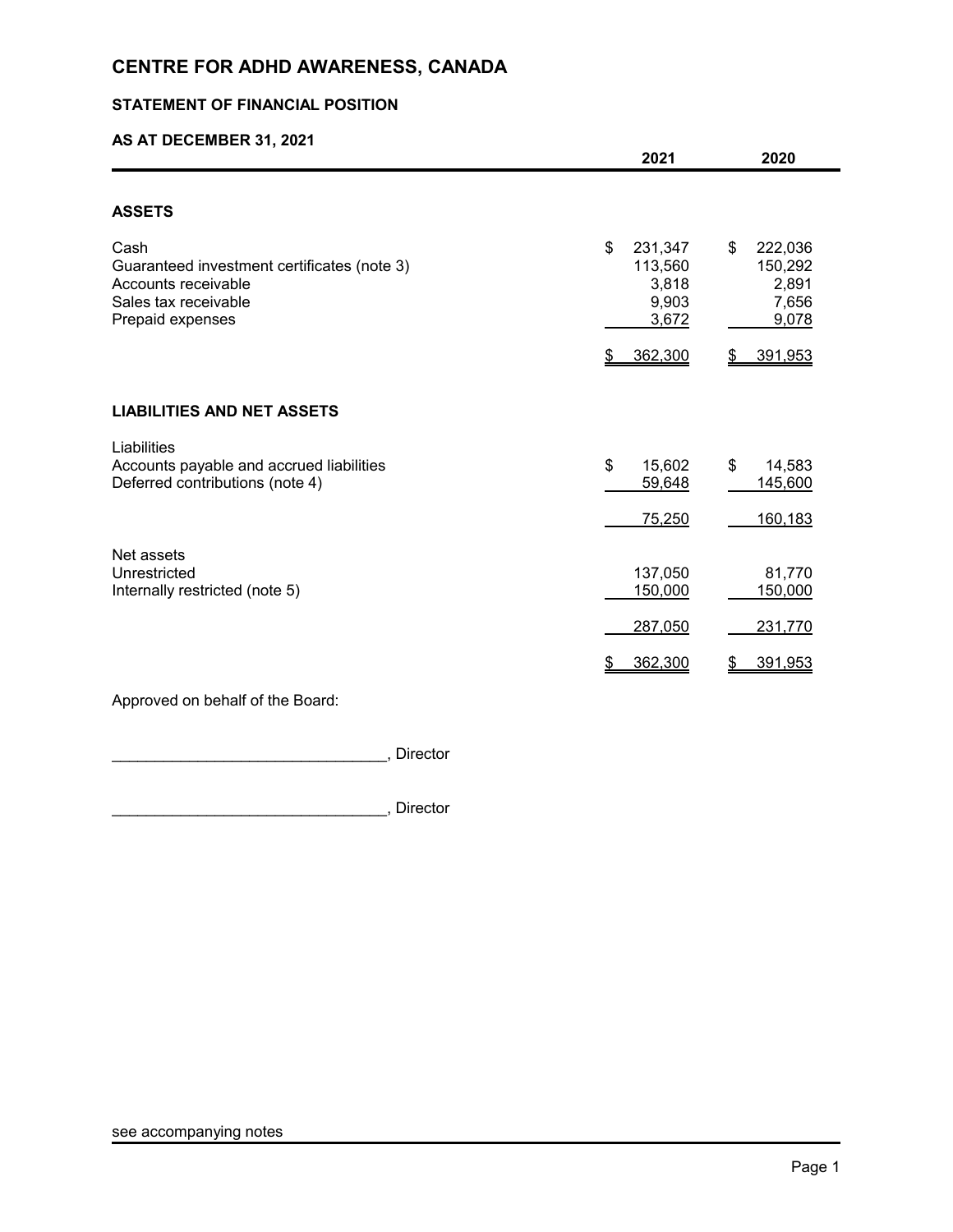### **STATEMENT OF OPERATIONS AND CHANGES IN NET ASSETS**

### **FOR THE YEAR ENDED DECEMBER 31, 2021**

|                                                     | 2021          | 2020          |
|-----------------------------------------------------|---------------|---------------|
|                                                     |               |               |
| <b>REVENUE</b>                                      |               |               |
| Contributions                                       | \$<br>380,030 | \$<br>265,546 |
| Conference fees, workshop fees and sales            | 43,005        | 34,007        |
| Interest                                            | 1,208         | 4,227         |
| Temporary Wage Subsidy                              |               | 2,026         |
|                                                     | 424,243       | 305,806       |
| <b>EXPENSES</b>                                     |               |               |
| Personnel                                           | 181,260       | 132,208       |
| Educational materials and events                    | 71,120        | 41,899        |
| Awareness                                           | 42,246        | 27,084        |
| Advocacy                                            | 35,197        | 8,661         |
| Office and general                                  | 13,683        | 15,967        |
| Rent                                                | 13,716        | 13,490        |
| Professional fees                                   | 11,741        | 9,134         |
|                                                     | 368,963       | 248,443       |
| <b>EXCESS OF REVENUE OVER EXPENSES FOR THE YEAR</b> | 55,280        | 57,363        |
| Net assets, beginning of year                       | 231,770       | 174,407       |
| <b>NET ASSETS, END OF YEAR</b>                      | 287,050<br>\$ | 231,770<br>\$ |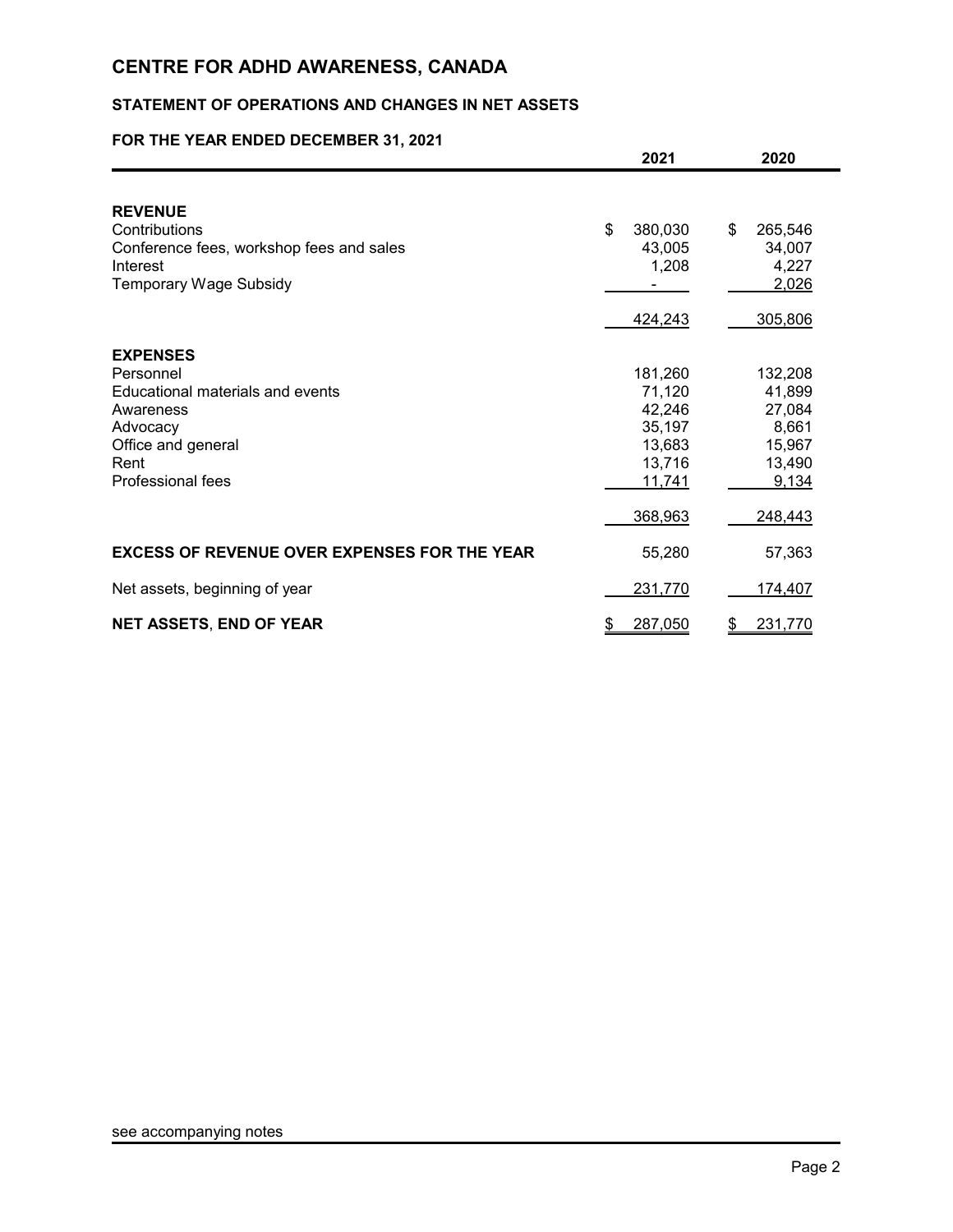### **STATEMENT OF CASH FLOWS**

### **FOR THE YEAR ENDED DECEMBER 31, 2021**

| I ON THE TEAN ENDED DECEMBEN 31, 2021                       | 2021              | 2020              |
|-------------------------------------------------------------|-------------------|-------------------|
|                                                             |                   |                   |
| <b>OPERATING ACTIVITIES</b>                                 |                   |                   |
| Excess of revenue over expenses for the year                | \$<br>55,280      | \$<br>57,363      |
| Net change in non-cash working capital items (see below)    | (82, 701)         | <u>149,383</u>    |
| Net cash generated from (used for) operating activities     | (27, 421)         | 206,746           |
| <b>INVESTING ACTIVITIES</b>                                 |                   |                   |
| Redemption (purchase) of guaranteed investment certificates | 36,732            | (39, 815)         |
| <b>NET INCREASE IN CASH FOR THE YEAR</b>                    | 9,311             | 166,931           |
| Cash, beginning of year                                     | 222,036           | 55,105            |
| <b>CASH, END OF YEAR</b>                                    | 231,347<br>S      | 222,036           |
| Net change in non-cash working capital items:               |                   |                   |
| Decrease (increase) in current assets-                      |                   |                   |
| Accounts receivable                                         | \$<br>(927)       | \$<br>(2,891)     |
| Sales tax receivable<br>Prepaid expenses                    | (2, 247)<br>5,406 | 12,876<br>(5,762) |
| Increase (decrease) in current liabilities-                 |                   |                   |
| Accounts payable and accrued liabilities                    | 1,019             | (440)             |
| Deferred contributions<br>Deferred revenue                  | (85, 952)         | 145,600           |
|                                                             | (82, 701)         | 149,383           |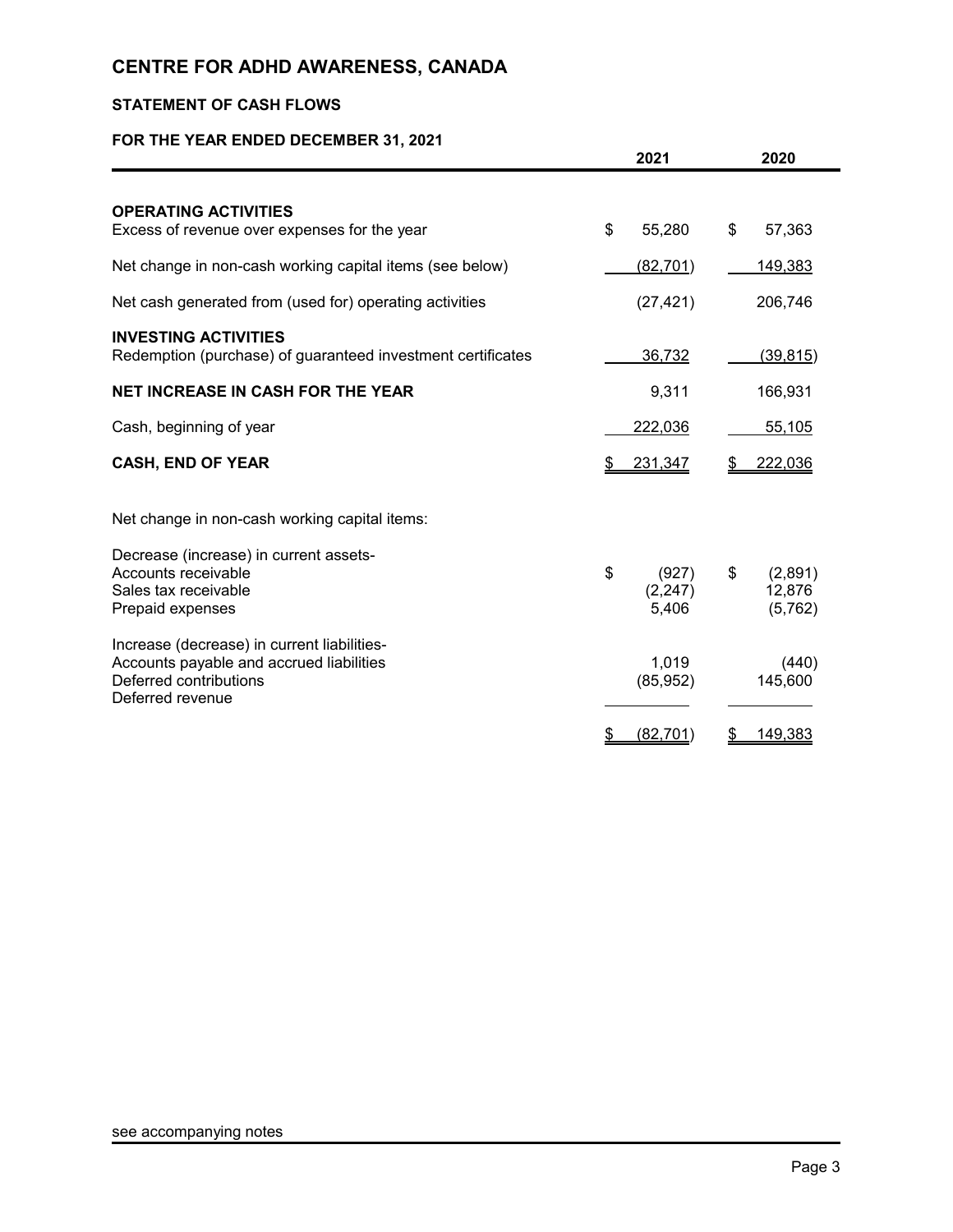### **NOTES TO THE FINANCIAL STATEMENTS**

#### **DECEMBER 31, 2021**

Centre for ADHD Awareness, Canada (the organization) is incorporated in Canada without share capital under the Canada Not-for-profit Corporations Act. The organization is exempt from income tax in Canada as a registered charitable organization under Section 149(1)(F) of the Income Tax Act (Canada). The organization's registered charitable status is effective January 13, 2020.

The organization's objective is to improve the lives of individuals with ADHD through awareness, education and advocacy.

#### **1. SUMMARY OF SIGNIFICANT ACCOUNTING POLICIES**

Management is responsible for preparation of these financial statements in accordance with Canadian accounting standards for not-for-profit organizations. Outlined below are those policies considered particularly significant:

#### **Revenue recognition**

The principal sources of revenue and recognition of these revenues for financial statement purposes are as follows:

- i) The organization follows the deferral method of revenue recognition for contributions, which include grants and donations. Unrestricted contributions are recognized as revenue when received. Restricted contributions are initially recorded as deferred contributions and subsequently recognized as revenue in the year in which the related expenses are incurred. Contributed materials and services normally purchased by the organization are not recorded in these financial statements.
- ii) Conference and workshop fee revenue is recognized when the event takes place. All other sales revenue is recognized when the goods are provided.
- iii) Membership fees are recognized as revenue in the period received.
- iv) Interest income is recognized as revenue when earned.

### **2. FINANCIAL INSTRUMENTS**

The organization records financial instruments, which include cash, guaranteed investment certificates, accounts receivable, accounts payable and accrued liabilities, initially at fair value. Guaranteed investment certificates are subsequently valued at cost plus accrued interest income. All other financial instruments are subsequently recorded net of any provisions for impairment in value.

### **3. GUARANTEED INVESTMENT CERTIFICATES**

Guaranteed investment certificates, which are issued by a Canadian chartered bank, bear interest at rates ranging from 0.05% to 0.55% and mature between May 2022 and June 2022. A \$20,000 guaranteed investment certificate is held as security for the organization's credit card.